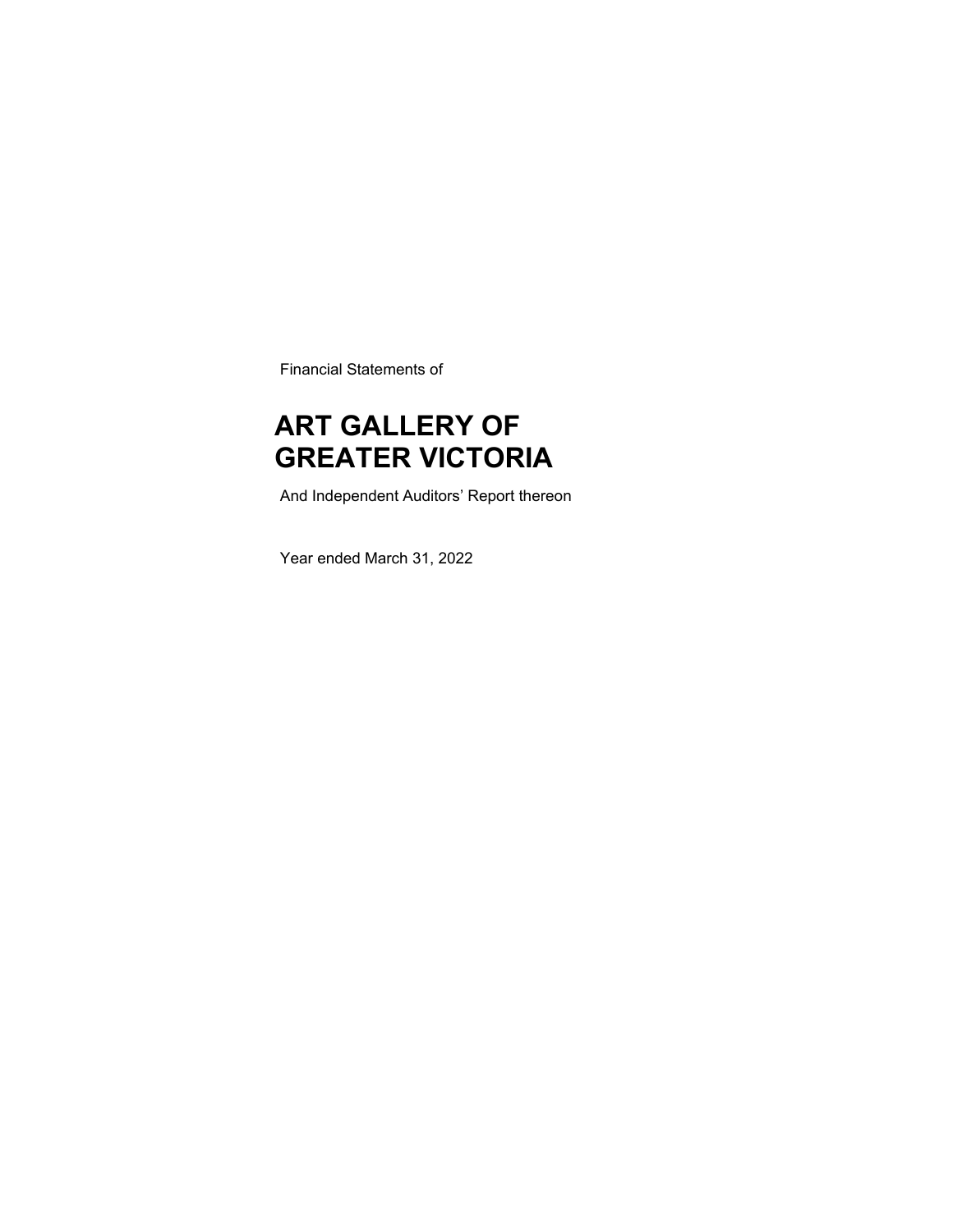

KPMG LLP St. Andrew's Square II 800-730 View Street Victoria BC V8W 3Y7 Canada Telephone 250-480-3500 Fax 250-480-3539

### **INDEPENDENT AUDITORS' REPORT**

To the Members of the Art Gallery of Greater Victoria,

### **Report on the Audit of the Financial Statements**

### *Opinion*

We have audited the financial statements of the Art Gallery of Greater Victoria (the Entity), which comprise:

- the statement of financial position as at March 31, 2022
- the statement of operations and changes in fund balances for the year then ended
- the statement of cash flows for the year then ended
- and notes to the financial statements, including a summary of significant accounting policies

(hereinafter referred to as the "financial statements").

In our opinion, the accompanying financial statements, present fairly, in all material respects, the financial position of the Entity as at March 31, 2022, and its results of operations and its cash flows for the year then ended in accordance with Canadian accounting standards for not-for-profit organizations.

### *Basis for Opinion*

We conducted our audit in accordance with Canadian generally accepted auditing standards. Our responsibilities under those standards are further described in the "*Auditors' Responsibilities for the Audit of the Financial Statements*" section of our auditors' report.

We are independent of the Entity in accordance with the ethical requirements that are relevant to our audit of the financial statements in Canada and we have fulfilled our other ethical responsibilities in accordance with these requirements.

We believe that the audit evidence we have obtained is sufficient and appropriate to provide a basis for our opinion.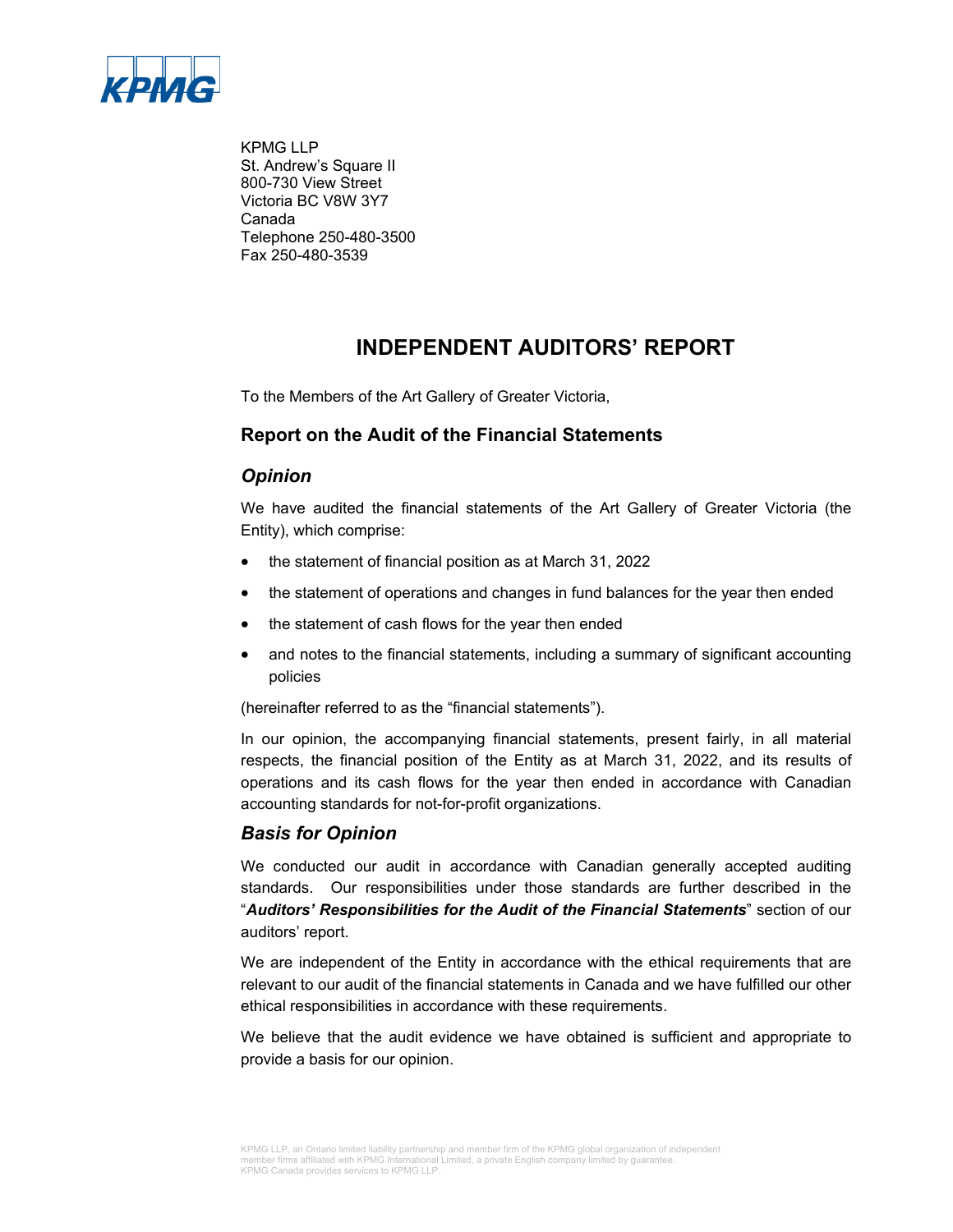

### *Responsibilities of Management and Those Charged with Governance for the Financial Statements*

Management is responsible for the preparation and fair presentation of the financial statements in accordance with Canadian accounting standards for not-for-profit organizations, and for such internal control as management determines is necessary to enable the preparation of financial statements that are free from material misstatement, whether due to fraud or error.

In preparing the financial statements, management is responsible for assessing the Entity's ability to continue as a going concern, disclosing as applicable, matters related to going concern and using the going concern basis of accounting unless management either intends to liquidate the Entity or to cease operations, or has no realistic alternative but to do so.

Those charged with governance are responsible for overseeing the Entity's financial reporting process.

### *Auditors' Responsibilities for the Audit of the Financial Statements*

Our objectives are to obtain reasonable assurance about whether the financial statements as a whole are free from material misstatement, whether due to fraud or error, and to issue an auditors' report that includes our opinion.

Reasonable assurance is a high level of assurance, but is not a guarantee that an audit conducted in accordance with Canadian generally accepted auditing standards will always detect a material misstatement when it exists.

Misstatements can arise from fraud or error and are considered material if, individually or in the aggregate, they could reasonably be expected to influence the economic decisions of users taken on the basis of the financial statements.

As part of an audit in accordance with Canadian generally accepted auditing standards, we exercise professional judgment and maintain professional skepticism throughout the audit.

We also:

• Identify and assess the risks of material misstatement of the financial statements, whether due to fraud or error, design and perform audit procedures responsive to those risks, and obtain audit evidence that is sufficient and appropriate to provide a basis for our opinion.

The risk of not detecting a material misstatement resulting from fraud is higher than for one resulting from error, as fraud may involve collusion, forgery, intentional omissions, misrepresentations, or the override of internal control.

• Obtain an understanding of internal control relevant to the audit in order to design audit procedures that are appropriate in the circumstances, but not for the purpose of expressing an opinion on the effectiveness of the Entity's internal control.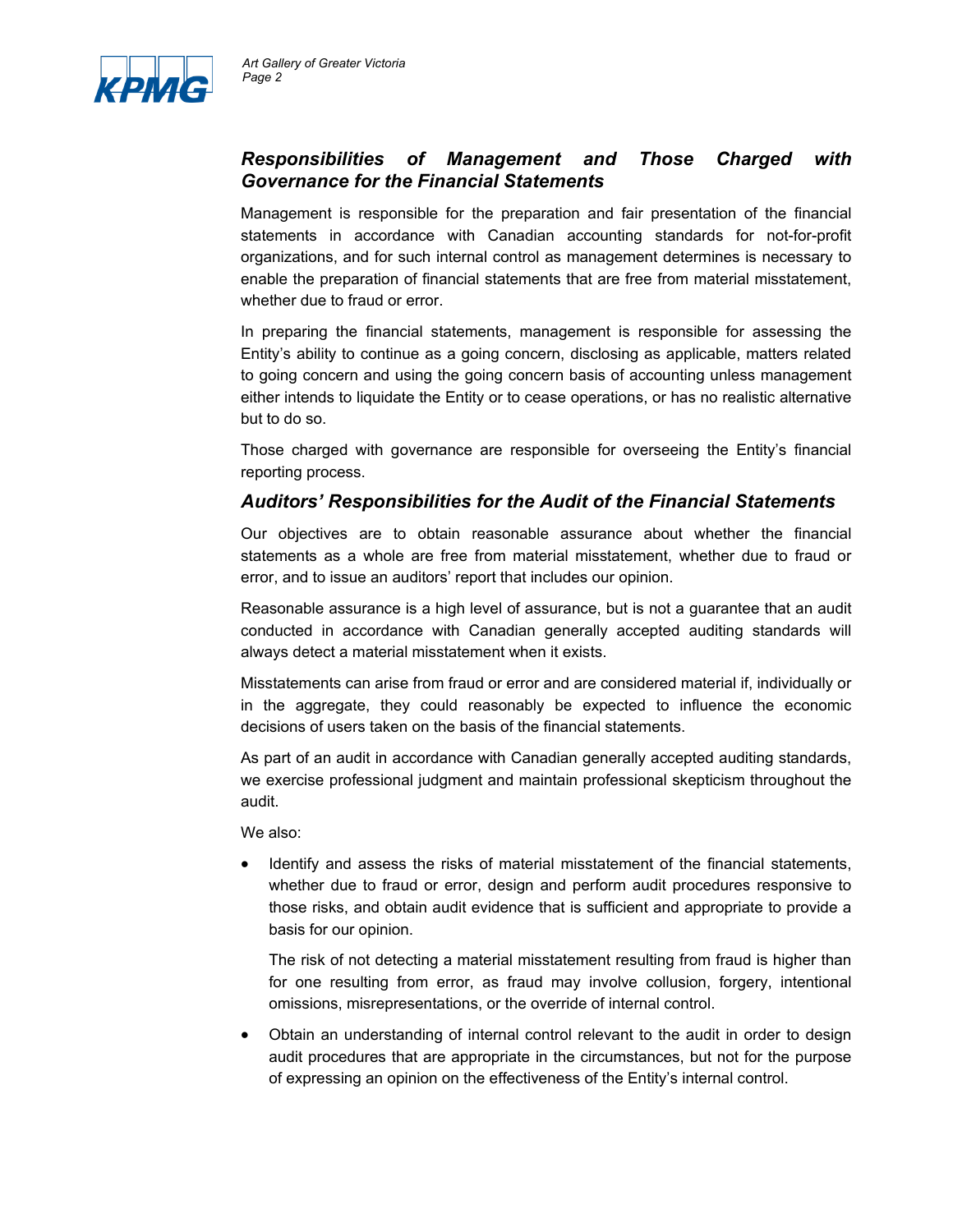

- Evaluate the appropriateness of accounting policies used and the reasonableness of accounting estimates and related disclosures made by management.
- Conclude on the appropriateness of management's use of the going concern basis of accounting and, based on the audit evidence obtained, whether a material uncertainty exists related to events or conditions that may cast significant doubt on the Entity's ability to continue as a going concern. If we conclude that a material uncertainty exists, we are required to draw attention in our auditors' report to the related disclosures in the financial statements or, if such disclosures are inadequate, to modify our opinion. Our conclusions are based on the audit evidence obtained up to the date of our auditors' report. However, future events or conditions may cause the Entity to cease to continue as a going concern.
- Evaluate the overall presentation, structure and content of the financial statements, including the disclosures, and whether the financial statements represent the underlying transactions and events in a manner that achieves fair presentation.
- Communicate with those charged with governance regarding, among other matters, the planned scope and timing of the audit and significant audit findings, including any significant deficiencies in internal control that we identify during our audit.

### **Report on Other Legal and Regulatory Requirements**

As required by the Societies Act (British Columbia), we report that, in our opinion, the accounting policies applied in preparing and presenting financial statements in accordance with Canadian accounting standards for not-for-profit organizations have been applied on a basis consistent with that of the preceding period.

 $k$ *PmG*  $44$ 

Chartered Professional Accountants

Victoria, Canada June 6, 2022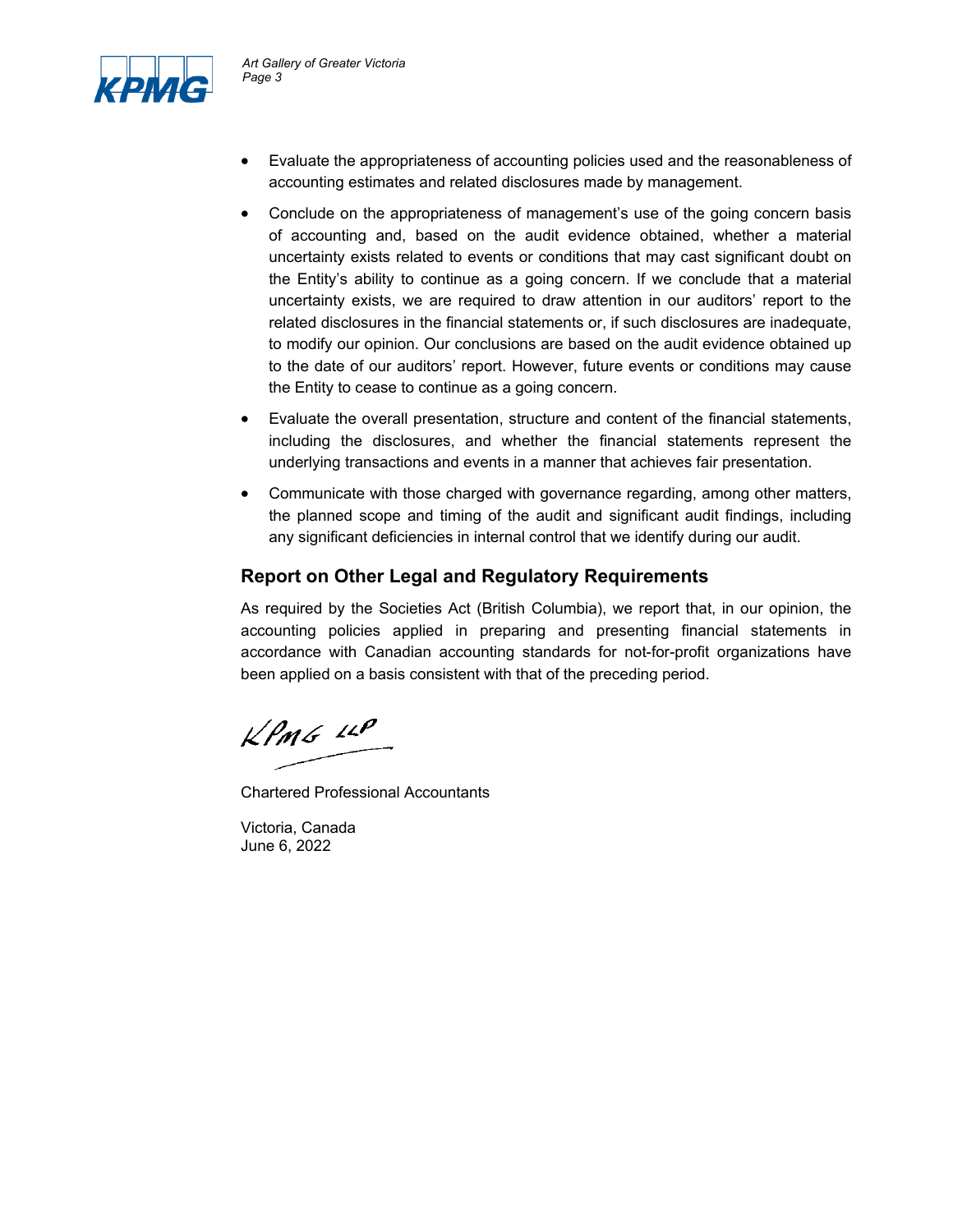Statement of Financial Position

March 31, 2022, with comparative information for 2021

|                                           | Operating        | Restricted       |     | Total         | Total              |
|-------------------------------------------|------------------|------------------|-----|---------------|--------------------|
|                                           | Fund             | Funds            |     | 2022          | 2021               |
|                                           |                  |                  |     |               | (recast - note 15) |
| <b>Assets</b>                             |                  |                  |     |               |                    |
| Current assets:                           |                  |                  |     |               |                    |
| Cash and cash equivalents                 | \$<br>1,090,184  | \$<br>9,498,886  | \$  | 10,589,070    | \$<br>10,202,681   |
| Receivables                               | 35,286           |                  |     | 35,286        | 56,556             |
| Inventory                                 | 78,798           |                  |     | 78,798        | 75,997             |
| Prepaids                                  | 79,860           |                  |     | 79,860        | 10,852             |
|                                           | 1,284,128        | 9,498,886        |     | 10,783,014    | 10,346,086         |
| Capital assets (note 2)                   |                  | 4,901,887        |     | 4,901,887     | 4,899,473          |
| Objects of art and library books (note 3) |                  | 1                |     | 1             | 1                  |
|                                           | \$<br>1,284,128  | \$<br>14,400,774 | \$  | 15,684,902 \$ | 15,245,560         |
|                                           |                  |                  |     |               |                    |
| Liabilities                               |                  |                  |     |               |                    |
| <b>Current liabilities:</b>               |                  |                  |     |               |                    |
| Payables and accruals                     | \$<br>544,696 \$ | 3,790            | -\$ | 548,486 \$    | 486,307            |
| Deferred contributions (note 5)           | 532,353          |                  |     | 532,353       | 638,718            |
|                                           | 1,077,049        | 3,790            |     | 1,080,839     | 1,125,025          |
| <b>Fund Balances</b>                      |                  |                  |     |               |                    |
| Invested in capital assets                |                  | 4,901,887        |     | 4,901,887     | 4,899,473          |
| <b>Externally restricted</b>              |                  | 9,192,201        |     | 9,192,201     | 8,714,576          |
| Internally restricted                     |                  | 302,896          |     | 302,896       | 301,464            |
| Unrestricted                              | 207,079          |                  |     | 207,079       | 205,022            |
|                                           | 207,079          | 14,396,984       |     | 14,604,063    | 14,120,535         |
|                                           | \$<br>1,284,128  | \$<br>14,400,774 | \$  | 15,684,902    | \$<br>15,245,560   |

See accompanying notes to financial statements.

Commitments and contingencies (note 10)

On behalf of the Board:

 $\mathscr{A}_{\lambda}$ 0 Director **Director** Director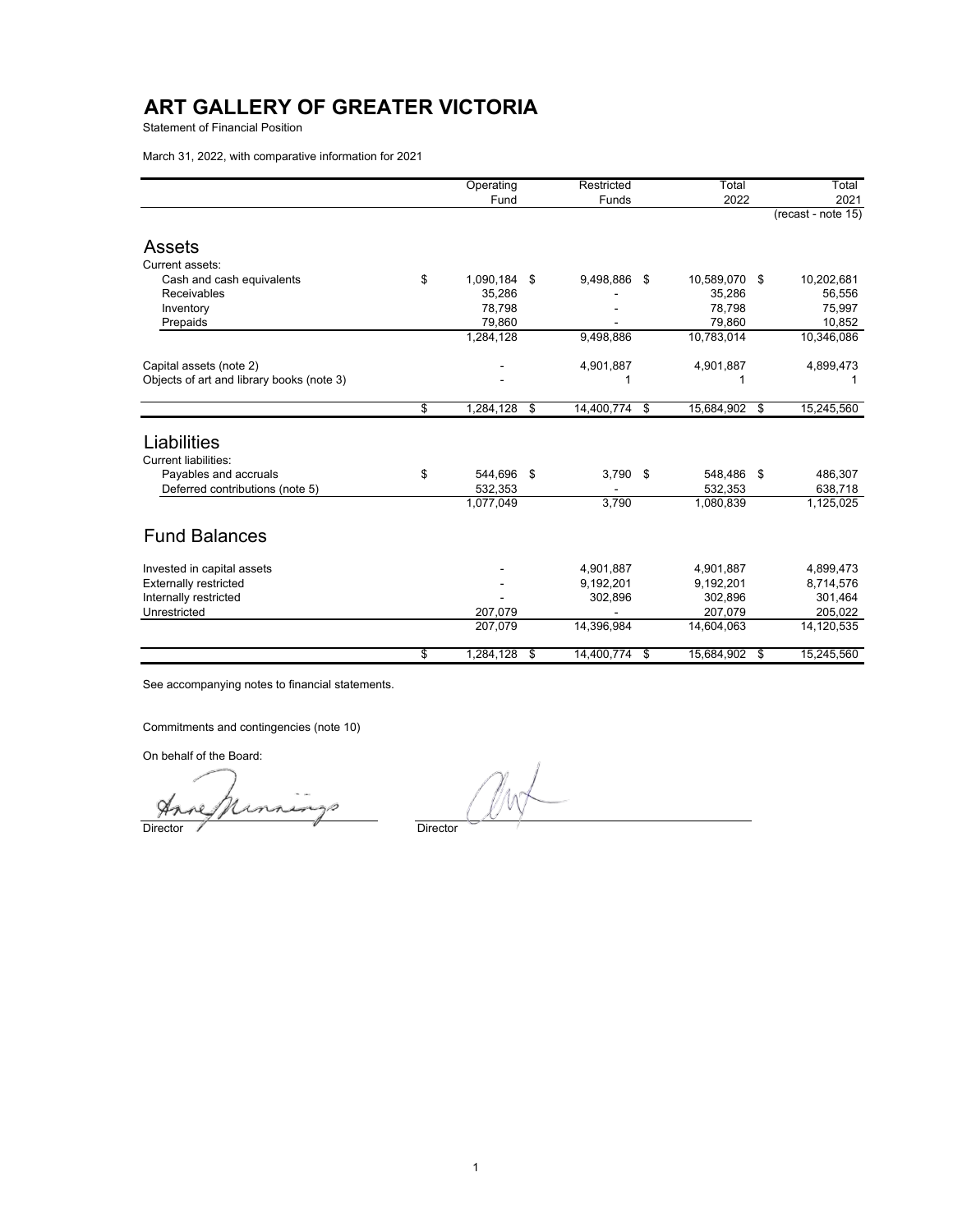Statement of Operations and Changes in Fund Balances

Year ended March 31, 2022, with comparative information for 2021

|                                           | <b>Operating Fund</b> |    |                    | Restricted Funds |            |    |               | Total | Total      |                    |
|-------------------------------------------|-----------------------|----|--------------------|------------------|------------|----|---------------|-------|------------|--------------------|
|                                           | 2022                  |    | 2021               |                  | 2022       |    | 2021          |       | 2022       | 2021               |
|                                           |                       |    | (recast - note 15) |                  |            |    |               |       |            | (recast - note 15) |
| Revenue:                                  |                       |    |                    |                  |            |    |               |       |            |                    |
| Admissions                                | \$<br>77.698 \$       |    | 29,924 \$          |                  |            | \$ |               | \$    | 77.698 \$  | 29.924             |
| AGGV Foundation (note 6)                  | 200,160               |    | 200,160            |                  | 65,000     |    | 64,000        |       | 265,160    | 264.160            |
| <b>Bequests</b>                           | 37,891                |    | 41,381             |                  | 200        |    |               |       | 38,091     | 41,381             |
| <b>British Columbia Gaming Commission</b> | 83,500                |    | 100,000            |                  |            |    |               |       | 83,500     | 100,000            |
| Donations, fundraising and memberships    | 534,202               |    | 444,031            |                  | 488,300    |    | 289,972       |       | 1,022,502  | 734,003            |
| Grants (note 7)                           | 1,591,642             |    | 1,956,897          |                  |            |    |               |       | 1,591,642  | 1,956,897          |
| Interest income                           | 7,905                 |    | 10,822             |                  | 80,070     |    | 107,194       |       | 87,975     | 118,016            |
| Other income                              | 49,100                |    | 18,127             |                  |            |    |               |       | 49,100     | 18,127             |
| Retail services                           | 554,730               |    | 444,006            |                  |            |    |               |       | 554,730    | 444,006            |
|                                           | 3,136,828             |    | 3,245,348          |                  | 633.570    |    | 461.166       |       | 3,770,398  | 3,706,514          |
| Expenses:                                 |                       |    |                    |                  |            |    |               |       |            |                    |
| Administration                            | 683,551               |    | 767,121            |                  |            |    |               |       | 683,551    | 767,121            |
| Advancement and fundraising               | 255,603               |    | 259,344            |                  | 77,725     |    | 4,460         |       | 333,328    | 263,804            |
| Amortization                              |                       |    |                    |                  | 72,954     |    | 77,737        |       | 72,954     | 77,737             |
| Art acquisitions (note 3)                 |                       |    |                    |                  | 1,420      |    | 92,199        |       | 1,420      | 92,199             |
| Buildings and grounds                     | 291,658               |    | 257,565            |                  |            |    |               |       | 291,658    | 257,565            |
| Collections management                    | 183,316               |    | 235,843            |                  |            |    |               |       | 183,316    | 235,843            |
| Costs of goods sold                       | 311,444               |    | 250,833            |                  |            |    |               |       | 311,444    | 250,833            |
| Curatorial                                | 744,498               |    | 746,533            |                  |            |    | 3,425         |       | 744,498    | 749,958            |
| Donations to AGGV Foundation (note 6)     | 156,500               |    | 236,500            |                  |            |    |               |       | 156,500    | 236.500            |
| <b>Public relations</b>                   | 225.828               |    | 199,768            |                  |            |    |               |       | 225,828    | 199.768            |
| <b>Retail services</b>                    | 137,023               |    | 132,788            |                  |            |    |               |       | 137,023    | 132,788            |
| Visitor services                          | 145,350               |    | 156,252            |                  |            |    |               |       | 145,350    | 156,252            |
|                                           | 3,134,771             |    | 3,242,547          |                  | 152,099    |    | 177,821       |       | 3,286,870  | 3,420,368          |
| Excess of revenue over expenses           | 2,057                 |    | 2,801              |                  | 481,471    |    | 283,345       |       | 483,528    | 286,146            |
| Fund balances, beginning of year          | 205,022               |    | 68,221             |                  | 13,915,513 |    | 13,766,168    |       | 14,120,535 | 13,834,389         |
| Interfund transfers (note 8)              |                       |    | 134,000            |                  |            |    | (134,000)     |       |            |                    |
| Fund balances, end of year                | \$<br>207.079         | \$ | 205.022            | -\$              | 14.396.984 | S  | 13.915.513 \$ |       | 14.604.063 | \$<br>14.120.535   |

See accompanying notes to financial statements.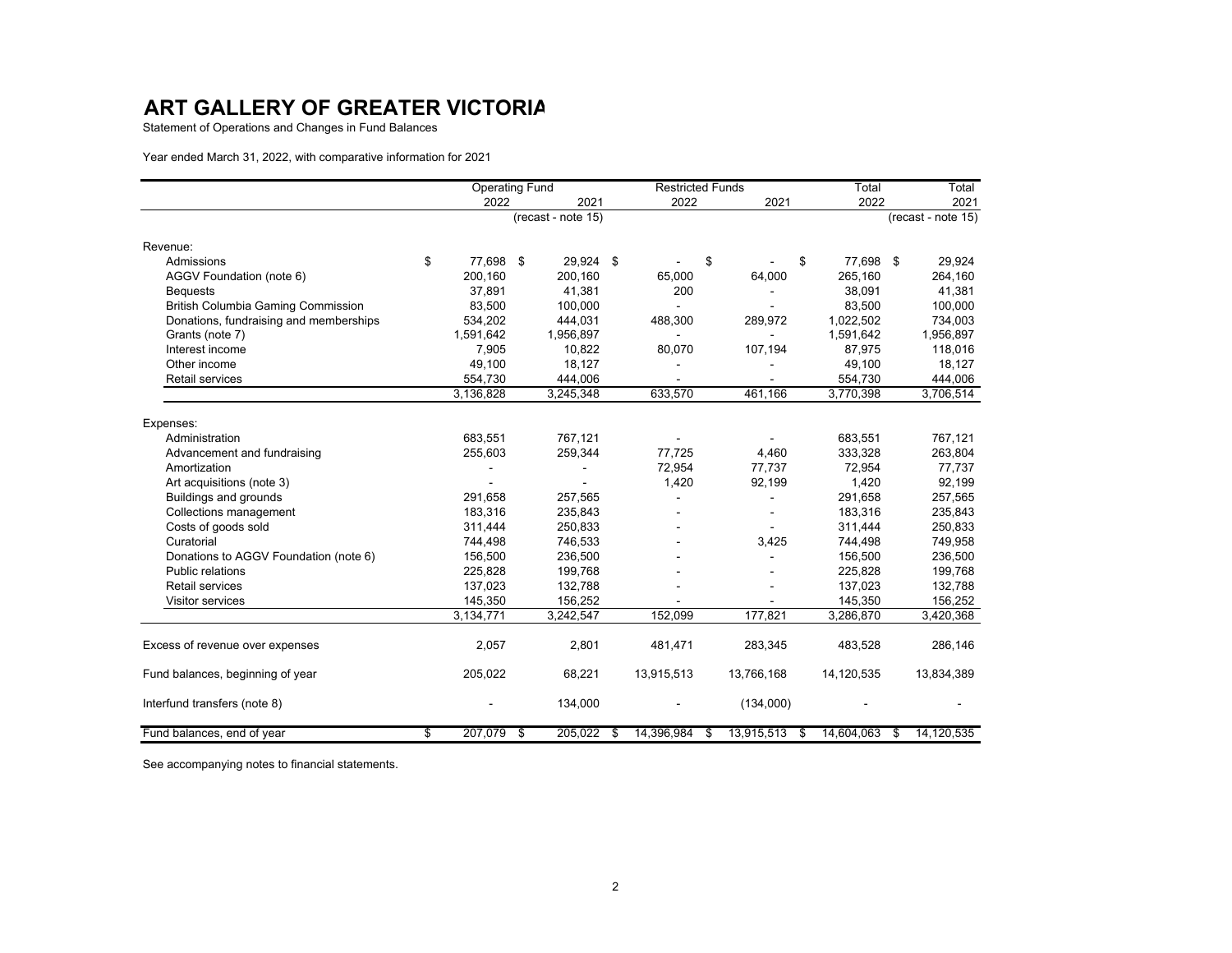Statement of Cash Flows

Year ended March 31, 2022, with comparative information for 2021

|                                                       |                        | <b>Operating Fund</b> |                   | <b>Restricted Funds</b> | Total      | Total               |  |
|-------------------------------------------------------|------------------------|-----------------------|-------------------|-------------------------|------------|---------------------|--|
|                                                       | 2022                   | 2021                  | 2022              | 2021                    | 2022       | 2021                |  |
| Sources of cash from operating activities:            |                        |                       |                   |                         |            |                     |  |
| Self-generated funds (note 13)                        | \$<br>1,161,391<br>-\$ | 1,003,470 \$          | 568,370 \$        | 509,166 \$              | 1,729,761  | 1,512,636<br>S      |  |
| <b>AGGV Foundation</b>                                | 188,718                | 214,609               | 65,000            | 64,000                  | 253,718    | 278,609             |  |
| <b>Bequests</b>                                       | 37,891                 | 41,381                | 200               |                         | 38,091     | 41,381              |  |
| <b>British Columbia Gaming Commission</b>             | 83.500                 | 100,000               |                   |                         | 83,500     | 100,000             |  |
| Grants                                                | 1,568,791              | 2,127,322             |                   |                         | 1,568,791  | 2,127,322           |  |
|                                                       | 3,040,291              | 3,486,782             | 633,570           | 573,166                 | 3,673,861  | 4,059,948           |  |
| Uses of cash for operating activities:                |                        |                       |                   |                         |            |                     |  |
| Payment of expenses                                   | 3,019,836              | 2,907,945             | 73,938            | 7.885                   | 3,093,774  | 2,915,830           |  |
| Purchase of objects of art and library books          |                        |                       | 3,255             | 90,364                  | 3,255      | 90,364              |  |
| Payment of donations to AGGV Foundation               | 110,000                |                       |                   |                         | 110,000    |                     |  |
|                                                       | 3,129,836              | 2,907,945             | 77,193            | 98,249                  | 3,207,029  | 3,006,194           |  |
| Increase (decrease) in cash from operating activities | (89, 545)              | 578,837               | 556,377           | 474,917                 | 466,832    | 1,053,754           |  |
| Sources of cash from investing activities:            |                        |                       |                   |                         |            |                     |  |
| Maturity of short-term investments                    |                        |                       |                   | 8,170,000               |            | 8,170,000           |  |
|                                                       |                        |                       |                   | 8,170,000               |            | 8,170,000           |  |
| Uses of cash for investing activities:                |                        |                       |                   |                         |            |                     |  |
| Additions to capital assets                           |                        |                       | 80,443            | 71,924                  | 80,443     | 71,924              |  |
|                                                       |                        |                       | 80,443            | 71,924                  | 80,443     | $\overline{7}1,924$ |  |
| Increase (decrease) in cash from investing activities |                        |                       | (80, 443)         | 8,098,076               | (80, 443)  | 8,098,076           |  |
| Net increase (decrease) in cash and cash equivalents  | (89, 545)              | 578,837               | 475,934           | 8,572,993               | 386,389    | 9,151,830           |  |
| Cash and cash equivalents, beginning of year          | 1,179,729              | 781,261               | 9,022,952         | 269,590                 | 10,202,681 | 1,050,851           |  |
| Interfund transfers                                   |                        | (180, 369)            |                   | 180,369                 |            |                     |  |
| Cash and cash equivalents, end of year                | 1,090,184 \$<br>S      | 1,179,729 \$          | 9,498,886<br>- \$ | $9,022,952$ \$          | 10,589,070 | \$10,202,681        |  |

See accompanying notes to financial statements.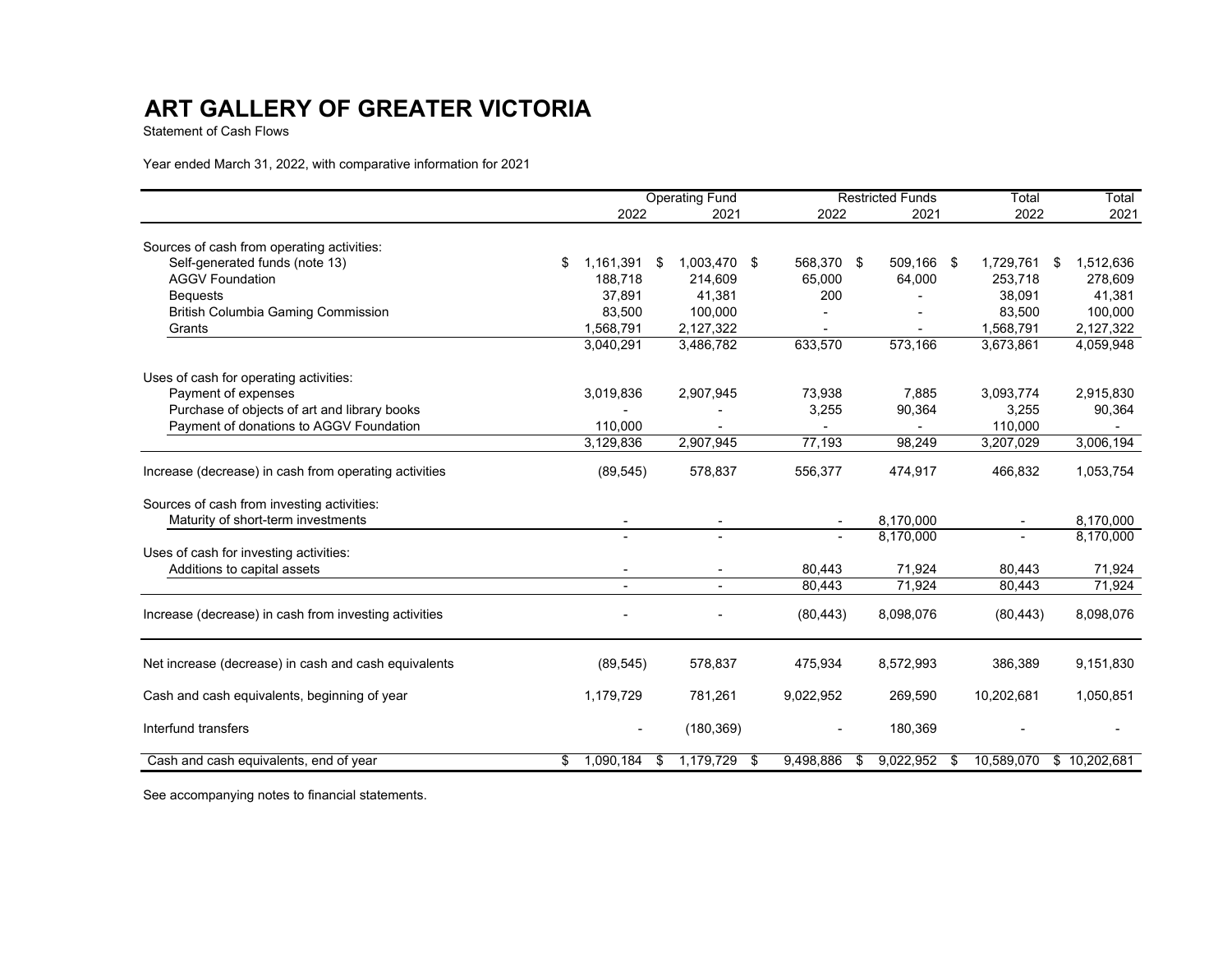Notes to Financial Statements

Year ended March 31, 2022

Art Gallery of Greater Victoria (the "Society") has the following mission statement: "The Art Gallery of Greater Victoria is a public art gallery committed to the celebration of art. With vision, leadership and scholarship, we will engage and inspire diverse audiences through exhibitions, interpretation, and stewardship of the collection".

The Society is incorporated under the Societies Act of British Columbia and its principal activities are the operation of an art gallery and related services. The Art Gallery of Greater Victoria is a charitable organization registered under the Income Tax Act and as such is exempt from income taxes and able to issue donation receipts for income tax purposes.

#### **1. Significant accounting policies:**

The financial statements of the Society are prepared in accordance with Canadian accounting standards for not-for-profit organizations.

(a) Fund accounting:

The Art Gallery of Greater Victoria follows the restricted fund method of accounting for contributions. The Society records its activities in the following funds:

The Operating Fund accounts for the organization's program delivery and transactions related to the maintenance of the facilities and general operations of the Gallery. This fund reports unrestricted and restricted operating contributions.

The Restricted Funds include the following:

Capital Fund which includes the transactions relating to land, buildings and equipment.

Externally Restricted Fund which includes funds received from individual and corporate donations and government grants that are designated for art acquisitions, capital projects and the care and maintenance of the collection and facility.

Internally Restricted Fund which includes funds restricted by direction of the Society and used for art acquisitions, capital projects and the care and maintenance of the collection and facility.

(b) Revenue recognition:

Operating grant revenue is recognized in the period for which the grant is awarded. Accordingly, operating grant revenue awarded for periods subsequent to the current year is deferred to the next fiscal year.

Restricted contributions related to general operations are recognized as revenue of the Operating Fund in the year in which the related expenses are incurred. All other restricted contributions are recognized as revenue of the appropriate restricted fund when received or receivable.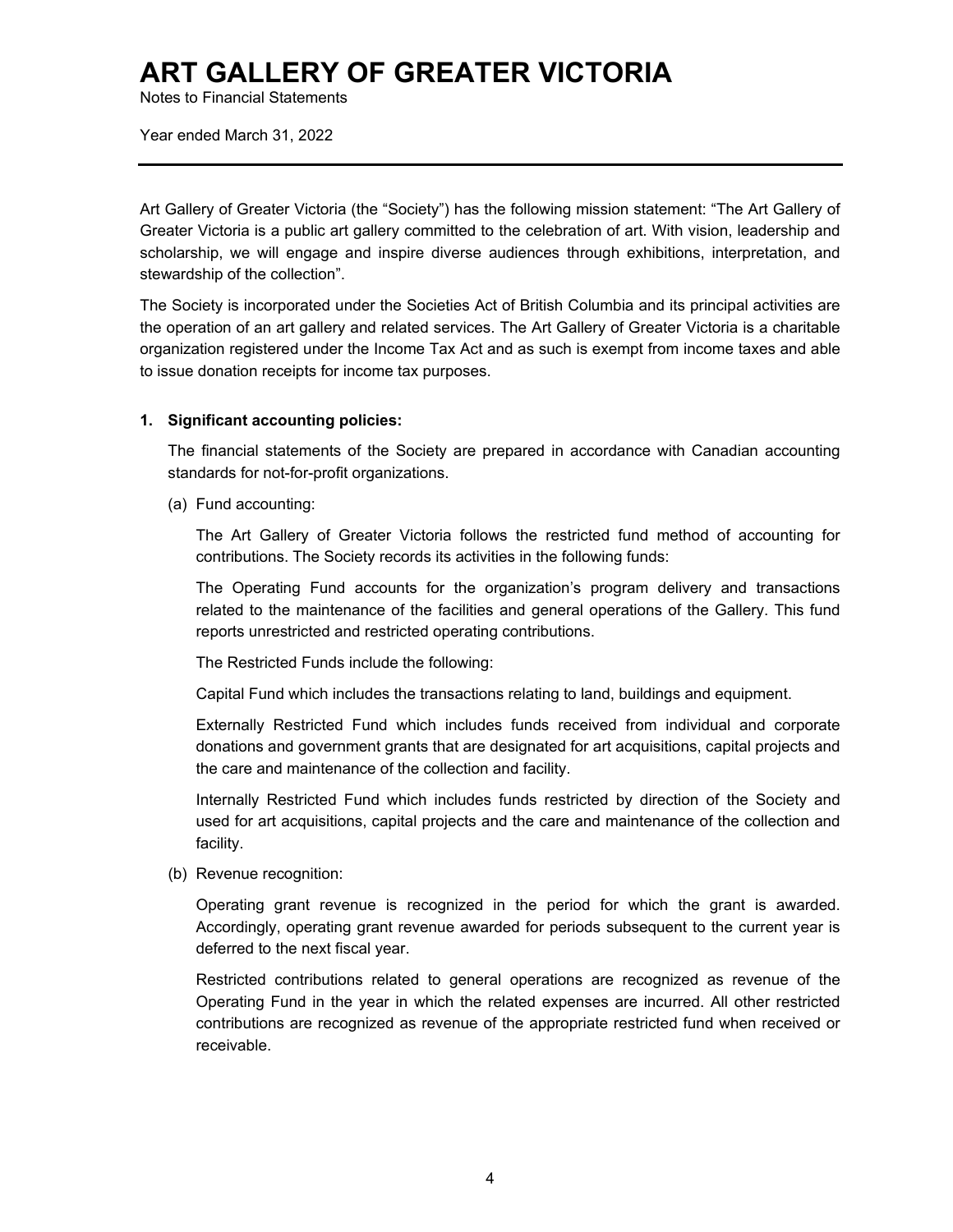Notes to Financial Statements

Year ended March 31, 2022

#### **1. Significant accounting policies (continued):**

(b) Revenue recognition (continued):

Unrestricted contributions are recognized as revenue of the Operating Fund in the year received or receivable if the amount to be received can be reasonably estimated and collection is reasonably assured.

Revenue on retail sales, admissions and membership is recognized at the point of sale when the customer receives and pays for the goods or service.

(c) Capital assets:

Rates and bases applied to write off the cost less estimated salvage value of capital assets over their estimated useful lives are as follows:

| Building improvements             | 20 years, straight-line |
|-----------------------------------|-------------------------|
| Furniture, fixtures and equipment | 5 years, straight-line  |
| Computer equipment                | 3 years, straight-line  |
| Computer software                 | 2 years, straight-line  |
|                                   |                         |

There is no amortization of the cost of building improvements or other capital projects that are substantially incomplete and not ready for their intended purpose at year end. When a capital asset no longer contributes to the Society's ability to provide services its carrying value is written down to its residual value

(d) Financial instruments:

The Society's financial instruments consist of cash and cash equivalents, term deposits, receivables and payables and accruals.

Financial instruments are recorded at fair value on initial recognition. Investments that are quoted in an active market are subsequently measured at fair value. All other financial instruments are subsequently recorded at cost or amortized cost, unless management has elected to carry the instrument at fair value. The Society has not elected to carry any such financial instruments at fair value.

(e) Inventory:

Inventory is stated at the lower of cost and net realizable value.

(f) Art and library books:

The Society holds a collection of works of art for the perpetual benefit of current and future generations. The collection is shown as an asset at a nominal value of \$1 due to the practical difficulties of determining a meaningful value for these assets. Works of art purchased for the collection of the Society are recorded as an expense in the year of acquisition. Works of art donated to the Society are not recorded in the books of account.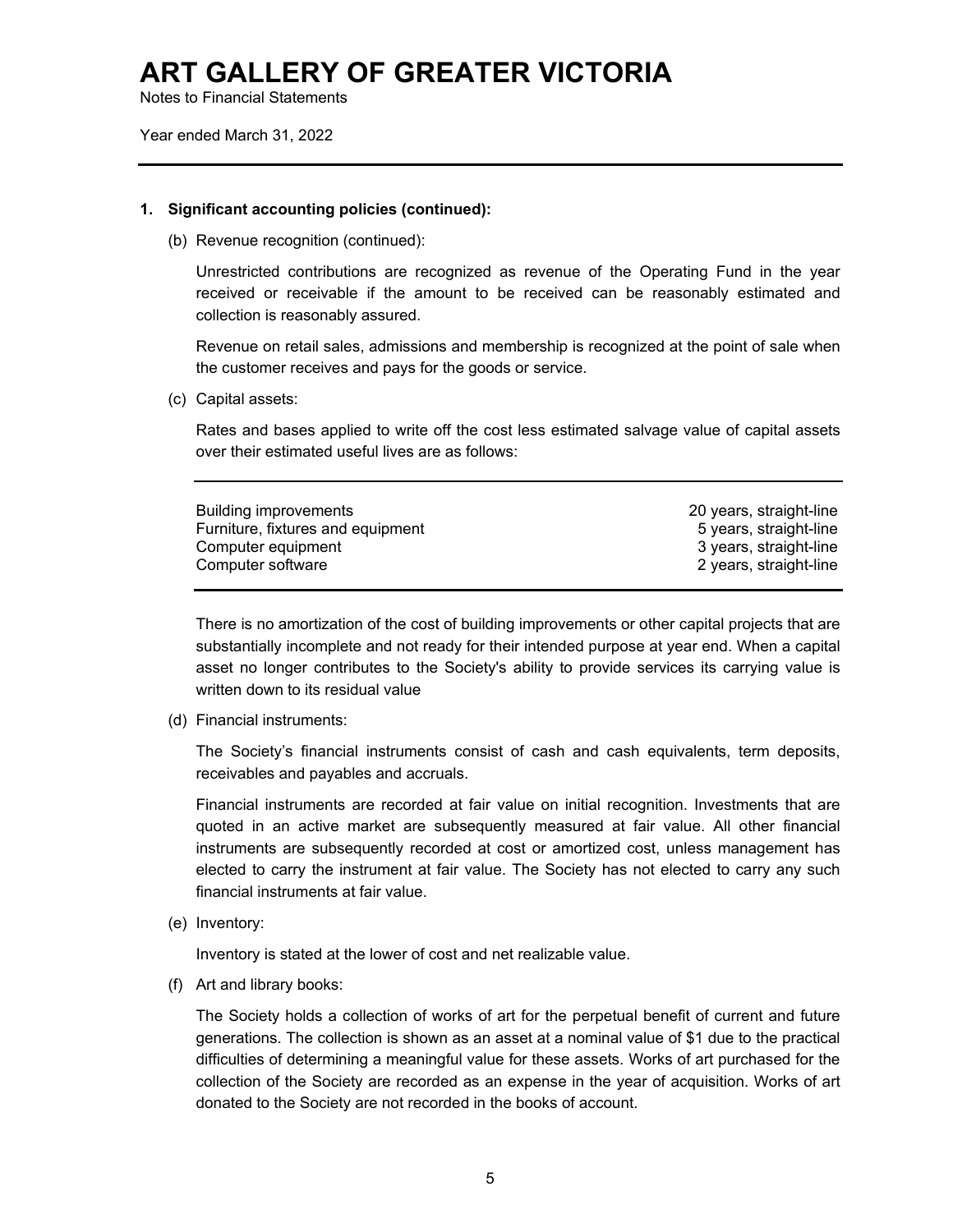Notes to Financial Statements

Year ended March 31, 2022

#### **1. Significant accounting policies (continued):**

(g) Contributed goods and services:

The Society records donated materials, services and facilities in those cases where:

- the Society controls the way they are used;
- there is a measurable basis for arriving at fair value;
- the services are essential services, which would normally be purchased and paid for if not donated; and
- The value of the donated materials, services or facilities is a minimum of \$3,000.

Part of the activities of the Society is carried out by volunteers. The value of this contributed time is not reflected in these financial statements.

(h) Impairment of long-lived assets:

The Society regularly reviews the carrying value of long-lived assets and continually makes estimates regarding future cash flows and other factors to determine the fair value of the respective assets. If these estimates or their related assumptions change in the future, the Society may be required to record impairment charges for these assets.

(i) Use of estimates:

In preparing the Society's financial statements, management is required to make estimates and assumptions that affect the reported amounts of assets and liabilities, the disclosure of contingent assets and liabilities at the date of the financial statements and reported amounts of revenue and expenses during the period. The estimates and assumptions made include, among other things, the estimated useful life of capital assets and the collectability of receivables. Actual results could differ from these estimates.

#### **2. Capital assets:**

|                              |    |           |                                |    | 2022      |    | 2021      |
|------------------------------|----|-----------|--------------------------------|----|-----------|----|-----------|
|                              |    |           | Accumulated                    |    | Net book  |    | Net book  |
|                              |    | Cost      | amortization                   |    | value     |    | value     |
|                              |    |           |                                |    |           |    |           |
| Land                         | S  | 2,172,745 | \$<br>$\overline{\phantom{a}}$ | S  | 2,172,745 | S  | 2,172,745 |
| <b>Building improvements</b> |    | 1,083,516 | 800,056                        |    | 283,460   |    | 329,671   |
| Capital renewal project      |    | 2,365,112 |                                |    | 2,365,112 |    | 2,365,112 |
| Furniture, fixtures and      |    |           |                                |    |           |    |           |
| equipment                    |    | 542,220   | 494,004                        |    | 48,216    |    | 8,133     |
| Computer equipment           |    | 118,507   | 91,407                         |    | 27,100    |    | 23,476    |
| Computer software            |    | 100,285   | 95,031                         |    | 5,254     |    | 336       |
|                              | \$ | 6,382,385 | \$<br>1,480,498                | \$ | 4,901,887 | \$ | 4,899,473 |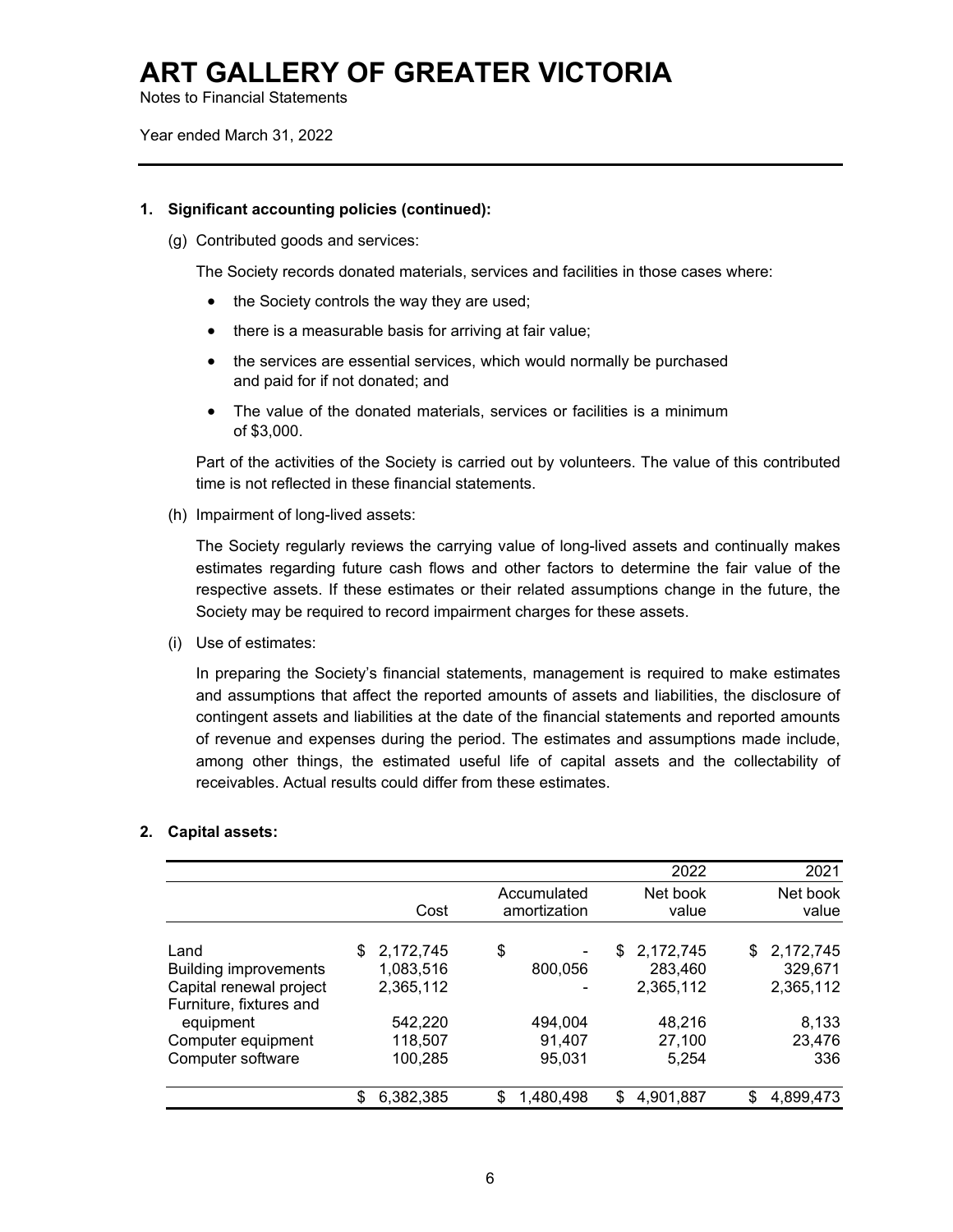Notes to Financial Statements

Year ended March 31, 2022

#### **2. Capital assets (continued):**

During the year capital asset purchases of \$75,368 (2021 - \$47,101) were made. The entire cost of the capital renewal project is not being amortized because the project remains under development as at March 31, 2022.

During the prior year, computer equipment with cost and accumulated amortization of \$195,168 and computer software with cost and accumulated amortization of \$15,031, were identified as no longer in use and were removed from capital assets.

#### **3. Objects of art and library books:**

The Society has an extensive collection of visual arts, particularly Asian and Canadian art. The Society's collection includes some 20,000 works of art.

The Society acquires works of art by purchase, donation and bequest. Acquisitions in the year are as follows:

|                                                                                       |   | 2022             | 2021              |
|---------------------------------------------------------------------------------------|---|------------------|-------------------|
| Purchase - Restricted funds<br>Donations and bequests, at estimated fair market value | S | 1.420<br>234.387 | 92.199<br>178.004 |
|                                                                                       |   | 235.807          | 270,203           |

#### **4. Bank indebtedness:**

The Society maintains two lines of credit with the Bank of Montreal. The operating line of credit, bearing interest at bank prime, interest only monthly payments, authorized to a maximum of \$100,000, and the restricted line of credit, bearing interest at bank prime, interest only monthly payments, authorized to a maximum of \$300,000, are secured by a general security agreement and a pledge of duplicate certificate of title over 1040 Moss Street.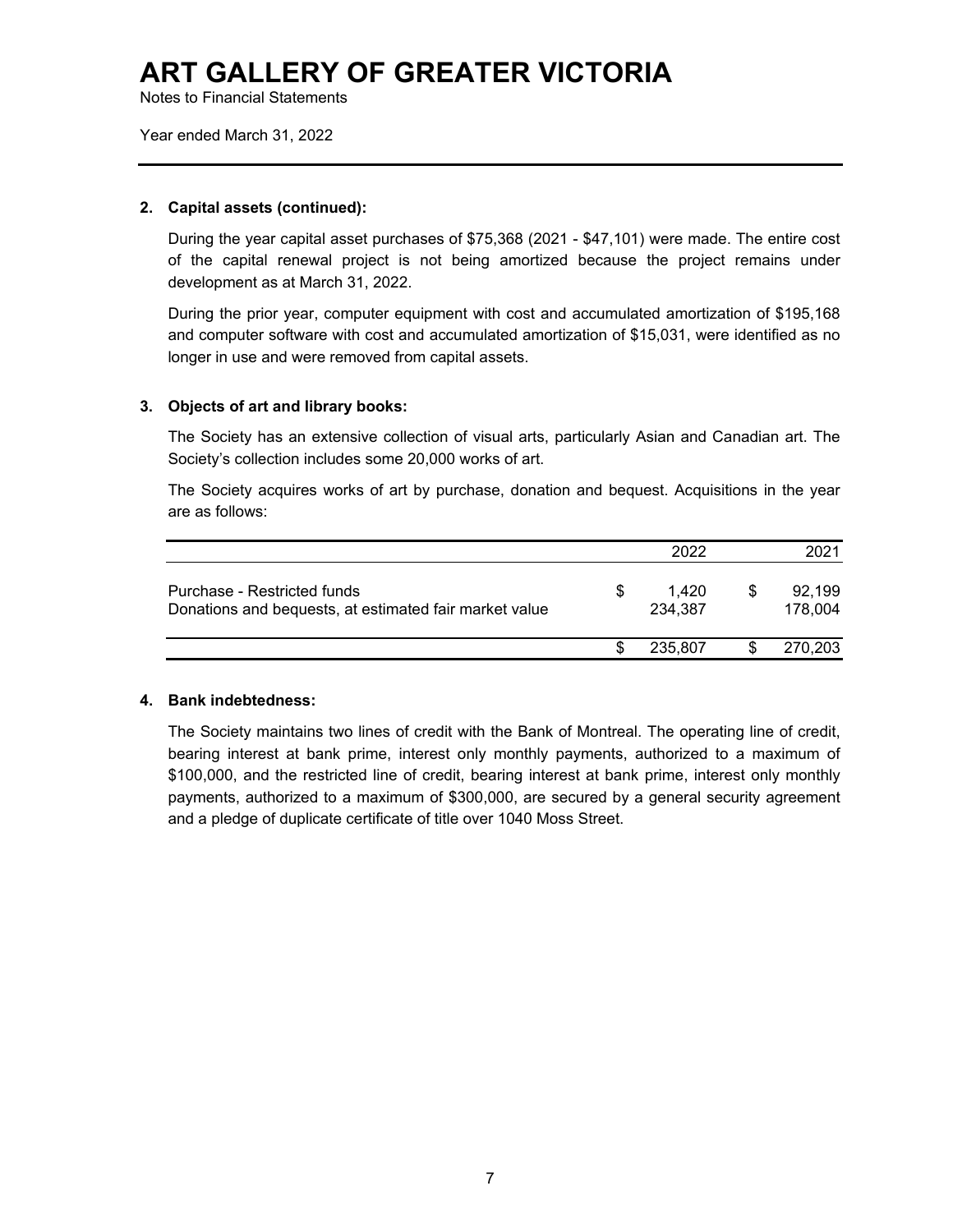Notes to Financial Statements

Year ended March 31, 2022

#### **5. Deferred contributions:**

Changes in the deferred contributions balance are as follows:

|                               | 2022          | 2021               |
|-------------------------------|---------------|--------------------|
|                               |               | (recast – note 15) |
| Balance, beginning of year    | \$<br>638,718 | \$<br>442,640      |
| Contributions received:       |               |                    |
| Grants                        | 1,530,592     | 2,161,047          |
| Other                         | 48,644        | 76,854             |
|                               | 1,579,236     | 2,237,901          |
| Recognition of contributions: |               |                    |
| Grants (note 7)               | 1,591,642     | 1,956,897          |
| Other                         | 93,959        | 84,926             |
|                               | 1,685,601     | 2,041,823          |
| Balance, end of year          | \$<br>532,353 | \$<br>638,718      |

#### **6. Art Gallery of Greater Victoria Foundation:**

The Art Gallery of Greater Victoria Foundation (the "Foundation") is incorporated under the Societies Act of British Columbia and is a charitable organization registered under the Income Tax Act and, as such, is exempt from income taxes and able to issue donation receipts for income tax purposes. Its purpose is to build and manage donations and bequests as endowment funds, art acquisition funds, programming funds, or capital funds, based on the wishes of the donors or the decision of the Directors. The annual income is used for the benefit of the Society in accordance with the wishes of the donors.

The Foundation is controlled by the Society as, of the Foundation's eight Board members, four comprise of the President, Treasurer, Director/Chief Executive Officer, and Director of Finance and Administration of the Society, and the four remaining are appointed by the Society's Board. The Foundation has not been consolidated in the Society's financial statements.

Included in payables is \$283,000 (2021 recast - \$248,917) due to the Art Gallery of Greater Victoria Foundation. During the year, the Society donated \$156,500 (2021 recast - \$236,500) to the Art Gallery of Greater Victoria Foundation.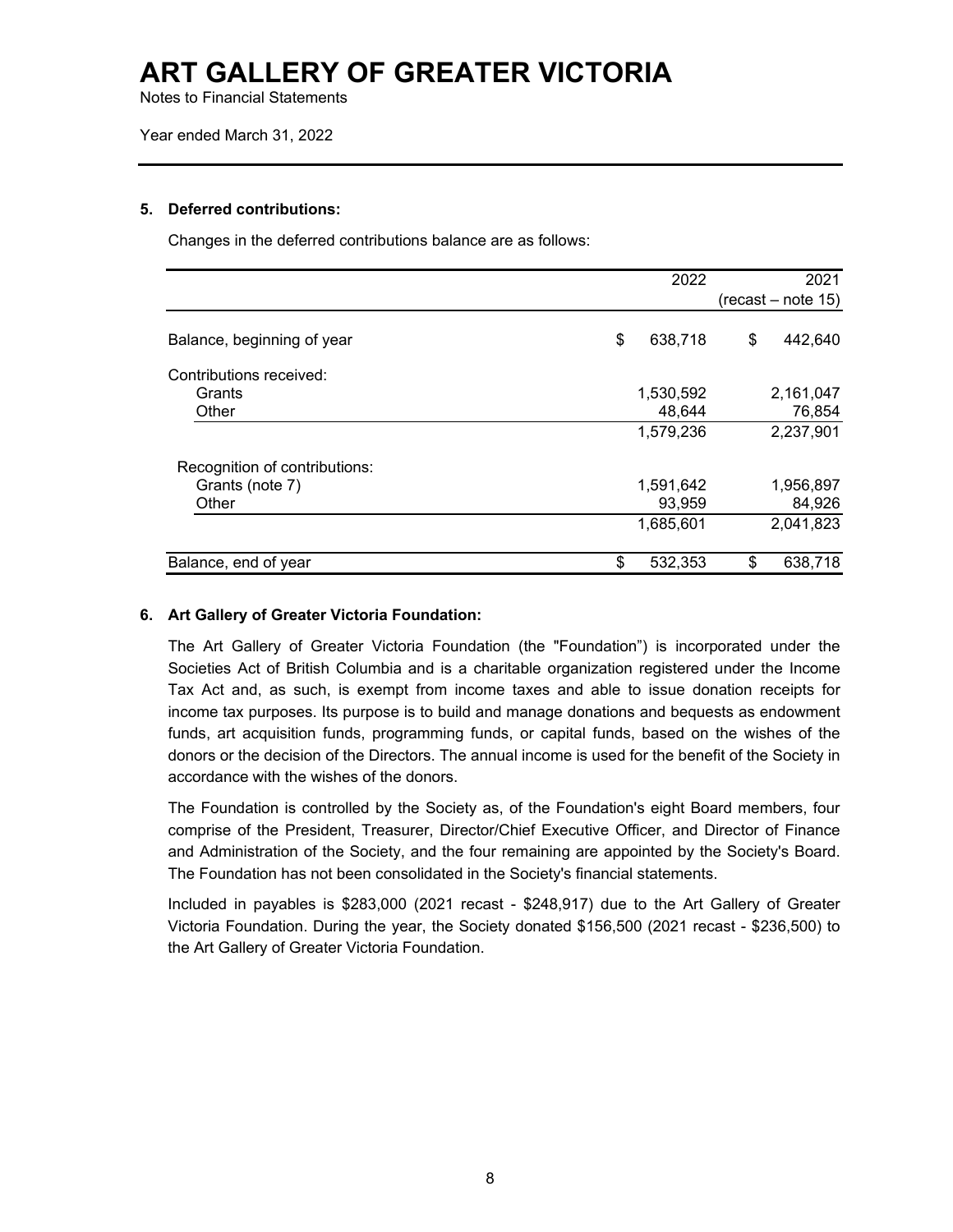Notes to Financial Statements

#### **6. Art Gallery of Greater Victoria Foundation (continued):**

The summarized financial position and operating results as at and for the year ended March 31, 2022, the latest fiscal year-end of the Foundation are as follows:

|                                                                       | 2022                 |    | 2021           |
|-----------------------------------------------------------------------|----------------------|----|----------------|
|                                                                       |                      |    |                |
| Financial position:                                                   |                      |    |                |
| <b>Total assets</b>                                                   | \$<br>8,229,131      | S  | 7,710,605      |
| <b>Total liabilities</b>                                              | 7,490                |    | 4,500          |
| Fund balances                                                         | \$<br>8,221,641      | \$ | 7,706,105      |
|                                                                       |                      |    |                |
| Results of operations:                                                |                      |    |                |
| Revenue (includes unrealized gain on investments)                     | \$<br>793,505        | \$ | 1,688,101      |
| <b>Expenses</b>                                                       | 277,969              |    | 273,269        |
| Excess of revenue over expenses                                       | \$<br>515,536        | \$ | 1,414,832      |
|                                                                       |                      |    |                |
| Cash flows:                                                           |                      |    |                |
| Operating activities                                                  | \$<br>(148, 530)     | \$ | (286, 983)     |
| Investing activities                                                  | 211,524              |    | 251,284        |
| Net increase (decrease) in cash and cash equivalents                  | \$<br>62,994         | \$ | (35, 699)      |
| Revenue received from the Foundation's endowment funds:               |                      |    |                |
|                                                                       |                      |    |                |
| Restricted:                                                           |                      |    |                |
| Holmes Sisters, Gladys, Doris and Marjorie Fund<br>Mortimer Lamb Fund | \$<br>5,467<br>8,865 | \$ | 5,369<br>8,809 |
| Myfanwy Pavelic Fund                                                  | 1,310                |    | 1,288          |
| George and Lola Kidd Decorative Arts Fund                             | 14,997               |    | 14,814         |
| George and Lola Kidd B.C. Arts Fund                                   | 13,446               |    | 13,287         |
| Audain Curator of First Nations Art Fund                              | 20,796               |    | 20,319         |
| Asian Art Fund                                                        | 119                  |    | 114            |
|                                                                       |                      |    |                |
|                                                                       | \$<br>65,000         | \$ | 64,000         |
| Unrestricted:                                                         |                      |    |                |
| <b>Gwendolyn Scott Fund</b>                                           | \$<br>1,845          | \$ | 1,845          |
| <b>Richard and Constance Glover Fund</b>                              | 7,006                |    | 7,001          |
| Sara Spencer Fund                                                     | 114,609              |    | 114,614        |
| Rosita Tovell Programming Fund                                        | 65,500               |    | 65,500         |
| Other general funds                                                   | 11,200               |    | 11,200         |
|                                                                       | \$<br>200,160        | \$ | 200,160        |
|                                                                       |                      |    |                |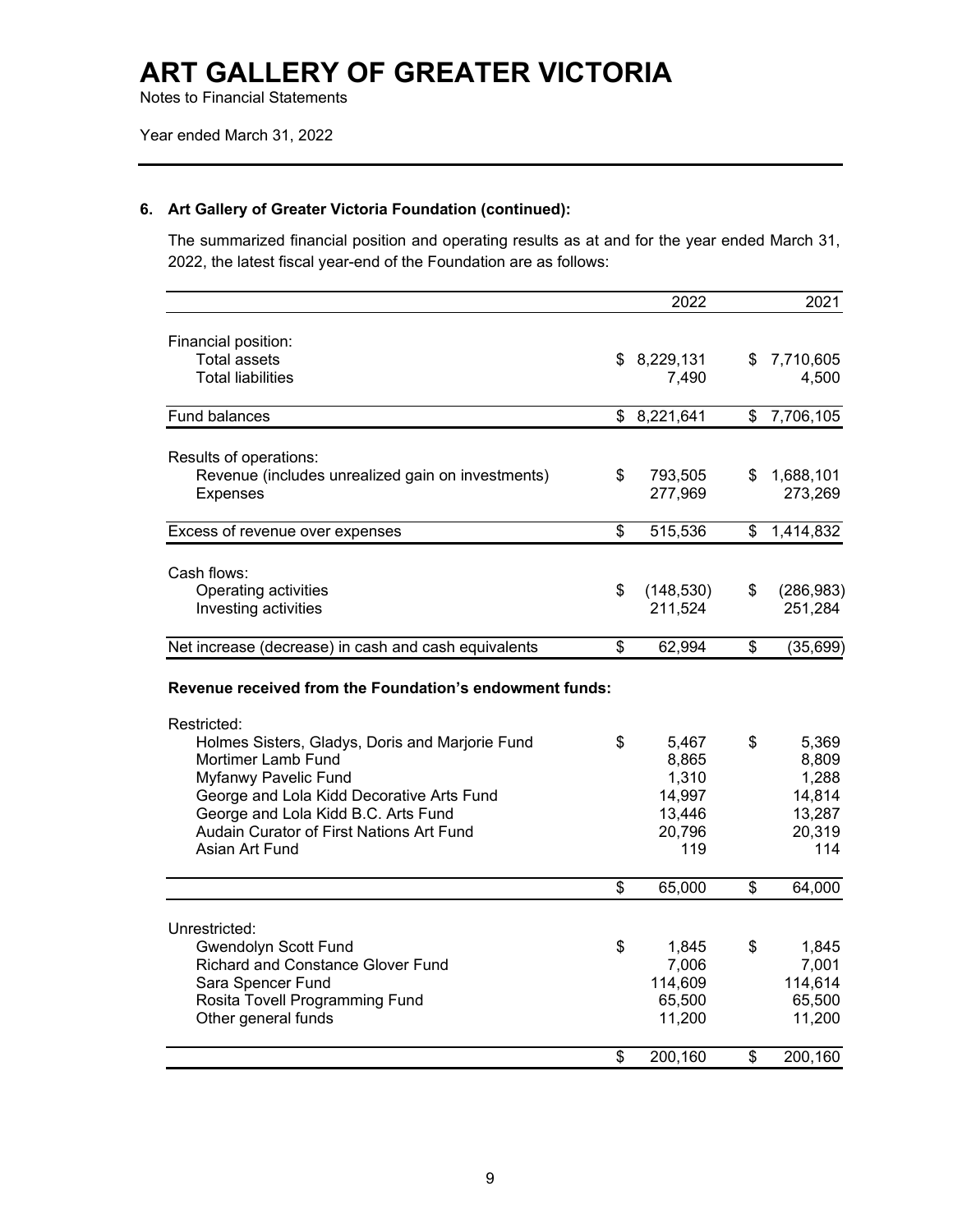Notes to Financial Statements

Year ended March 31, 2022

#### **7. Grants:**

|                                              | 2022            | 2021               |
|----------------------------------------------|-----------------|--------------------|
|                                              |                 | (recast - note 15) |
| <b>Operating Fund:</b>                       |                 |                    |
| B.C. Arts Council:                           |                 |                    |
| <b>Operating Assistance</b>                  | \$<br>498,750   | \$<br>332,600      |
| <b>Early Career Development</b>              |                 | 20,000             |
| Canada Council:                              |                 |                    |
| <b>Operating Assistance</b>                  | 462,700         | 589,200            |
| Project                                      | 59,000          | 70,000             |
| Canadian Museums Association:                |                 |                    |
| Young Canada Works in Heritage Organizations | 8,073           | 18,896             |
| Service Canada - Canada Summer Jobs          | 4.193           | 4,569              |
| <b>Federal New Horizons for Seniors</b>      | 25,000          |                    |
| Department of Canadian Heritage              | 15,000          |                    |
| <b>Capital Regional District</b>             | 448,000         | 448,000            |
| Local school districts                       |                 | (1,500)            |
| <b>BC Museums Association</b>                | 1,000           |                    |
| Canadian Emergency Wage Subsidy              | 69,926          | 475,132            |
|                                              | \$<br>1,591,642 | \$<br>1,956,897    |

#### **8. Interfund transfers:**

In 2020, as per Board motions, transfers of \$95,000 from the Operating Fund to an internally restricted exhibitions fund, and \$39,000 from the Operating Fund to an internally restricted strategic technology fund were made. In 2021, the internal restrictions were removed by the Board and these funds were transferred back to the the Operating Fund.

#### **9. Employee pension plan:**

The Society and its employees contribute to the Municipal Pension Plan (the Plan), a jointly trusteed plan. The board of trustees of the British Columbia Pension Corporation, representing plan members and employers, is responsible for overseeing the management of the Plan including investment of the assets and administration of benefits. The Plan is a multi-employer defined benefit plan.

Defined contribution plan accounting is applied to this benefit plan. As such, the cost of these employee future benefits is recognized as an expense in the year that contributions are paid.

The risks and rewards associated with the Plan's unfunded liability or surplus are shared between the employers and the Plan's members and may be reflected in their future contributions. During the year, the Society contributed \$91,463 (2021 - \$113,844) to the Plan on behalf of employees. Based on the most recent actuarial valuation as of December 2018, the Municipal Pension Plan had a funding surplus for basic pension benefits. Portions of any surplus or deficiency are not attributed to individual employers.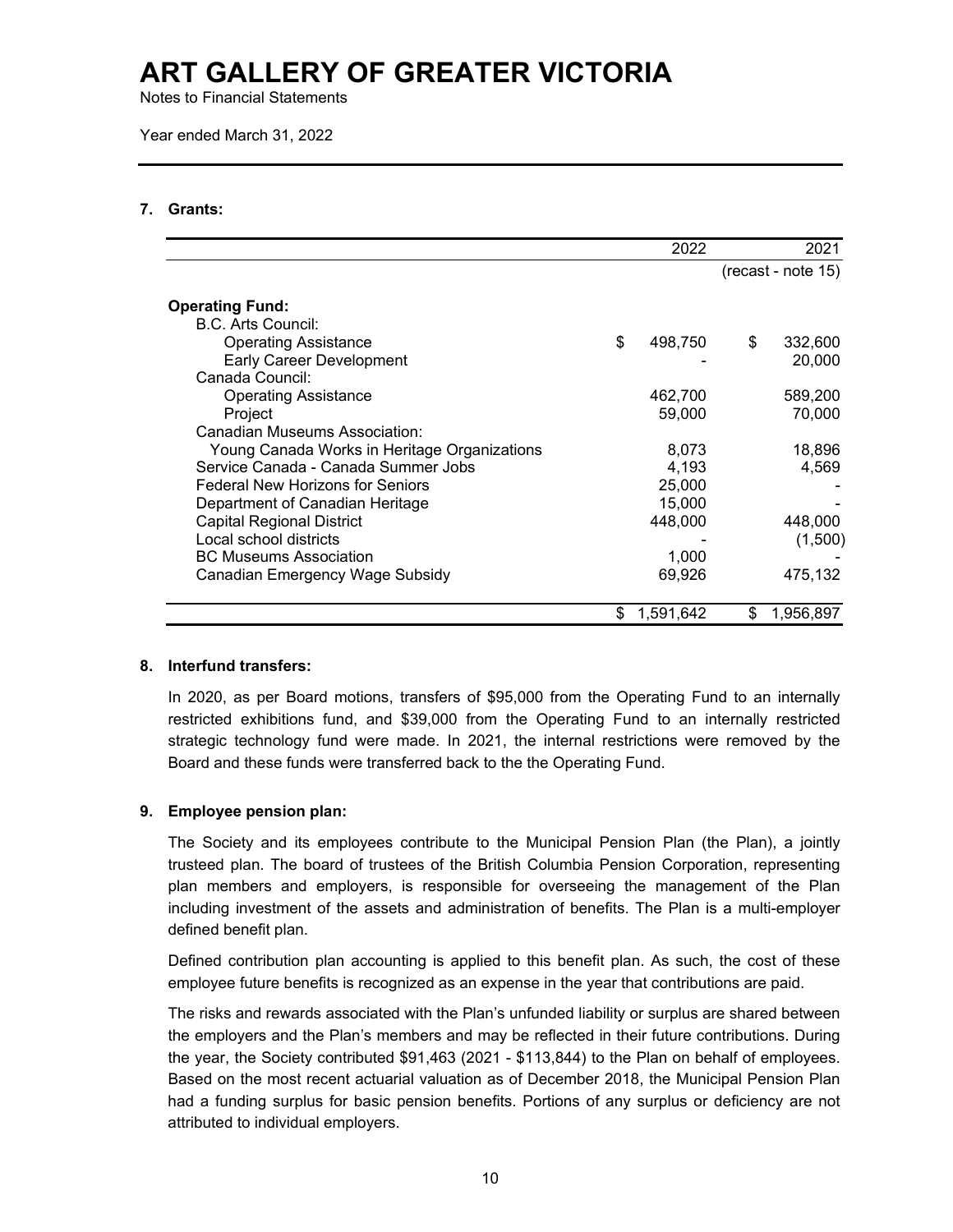Notes to Financial Statements

Year ended March 31, 2022

#### **10. Commitments and contingencies:**

(a) Operating leases:

The Society has entered into agreements to lease office equipment for various periods until September 2027. Minimum rent payable for equipment in aggregate is as follows:

| 2023       | \$<br>3,805  |
|------------|--------------|
| 2024       | 3,108        |
| 2025       | 3,108        |
| 2026       | 3,108        |
| 2027       | 3,108        |
| Thereafter | 1,554        |
|            |              |
|            | \$<br>17,791 |

(b) Capital renewal project:

The Society has total capital renewal project commitments with a contractor of \$623,770 for project start-up, construction documents and construction procurement, of which \$555,813 had been spent as at March 31, 2022. The remaining contract commitment pertains to securing a building permit and tendering of construction contracts, and will proceed once remaining funding for the project is received

The cost of the project that has been capitalized as disclosed in note 2 pertains to a renewed facility at the Society's exiting operating location at 1040 Moss St. in Victoria, BC. Should the Board of Directors decide to construct a new facility at an alternate location, it is estimated that \$1.9 million of capital renewal project costs would be impaired. The likelihood of a decision by the Board of Directors not to proceed with construction of a renewed facility at Moss St. is not determinable at this time.

(c) Provincial funding agreement:

In March 2018, the Society received \$6 million of funding towards its capital renewal project under a contribution agreement with the Province of British Columbia. Under the terms of this agreement, if the funding is not utilized to expand the Art Gallery of Greater Victoria, the province may elect to terminate the agreement and the Society would be required to repay the portions of funds not expended as of that date. The \$6 million of funding is currently held in restricted cash as the project remains under development as at March 31, 2022.

#### **11. Remuneration of directors, employees and contractors:**

For the fiscal year ending March 31, 2022, the Society paid total remuneration of \$218,119 to 2 employees (2021 - \$371,169 to 4 employees), each of whom received total annual remuneration of \$75,000 or greater. No remuneration was paid to any Director and no remuneration of \$75,000 or greater was paid to any contractor.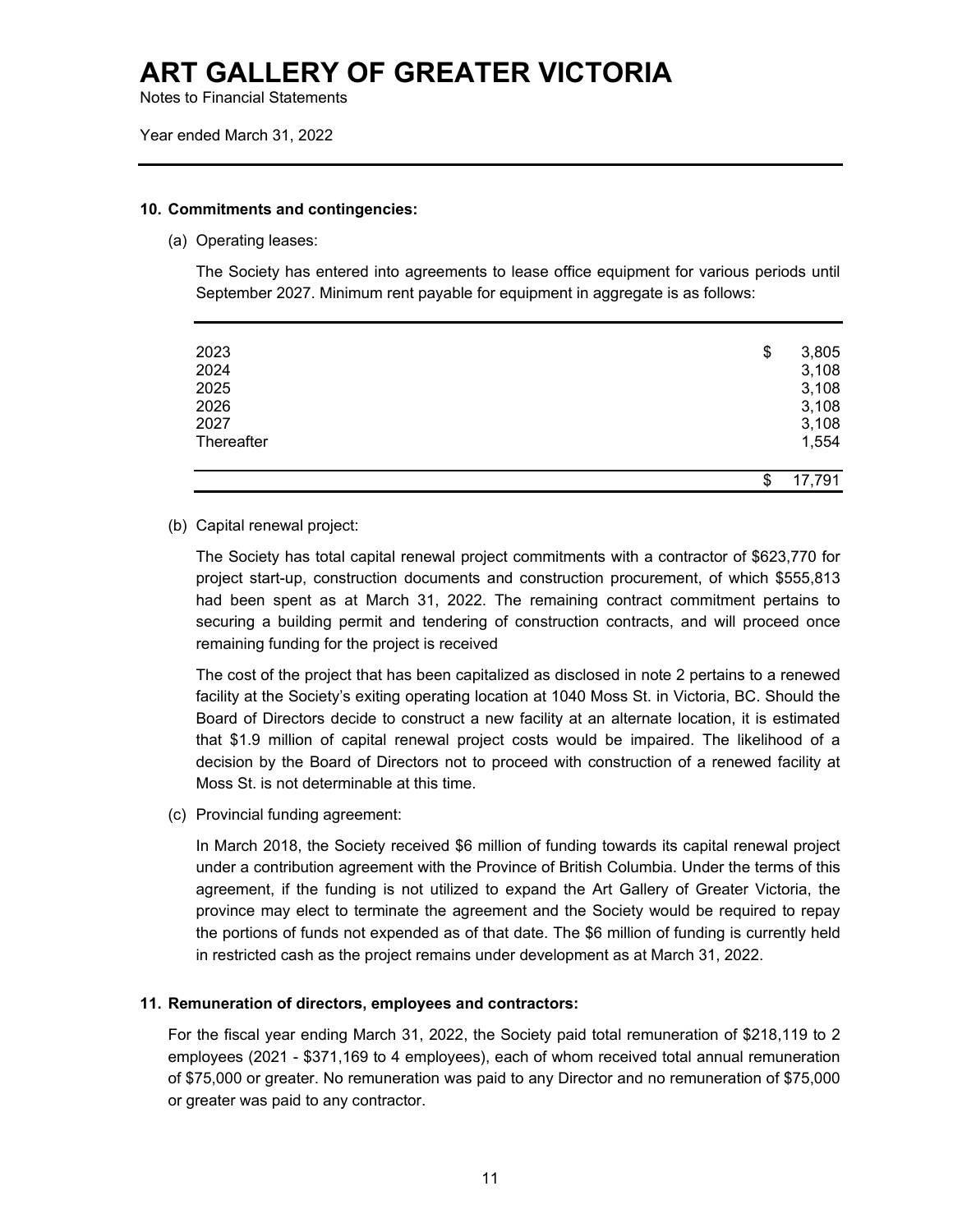Notes to Financial Statements

Year ended March 31, 2022

#### **12. Victoria Foundation – B.C. Arts Renaissance Endowment Fund:**

The Society is the income beneficiary of the Art Gallery of Greater Victoria B.C. Arts Renaissance Endowment Fund established in December 2005 by the Victoria Foundation.

Capital contributions by anonymous donors to this fund total \$25,100, and have been supplemented by \$22,100 of contributions by the Society flowed through from the B.C. Arts Renaissance Fund at the Vancouver Foundation, and further contributions of \$33,327 made to the fund by the Victoria Foundation. The capital of the Endowment Fund remains the property of the Victoria Foundation. The fair market value of the Endowment Fund as of March 31, 2022 is \$106,644 (2021 - \$105,513).

#### **13. Self-generated funds:**

Self-generated funds include admissions, donations, fundraising and memberships, retail services and other income.

#### **14. Risk management:**

In the normal course of business, the Society is exposed to liquidity risk. The Society's primary risk management objective is to protect earnings and cash flow in order to support its operations. Risks are managed within limits ultimately established by the Society's Board of Directors and implemented by management. The Society manages liquidity risk by having access to a line of credit.

The Society is exposed to interest rate risk due to the variable rate on its lines of credit.

It is management's opinion that the Society is not exposed to significant currency or credit risk arising from its financial instruments.

There have been no significant changes in the Society's risk exposure from the prior year.